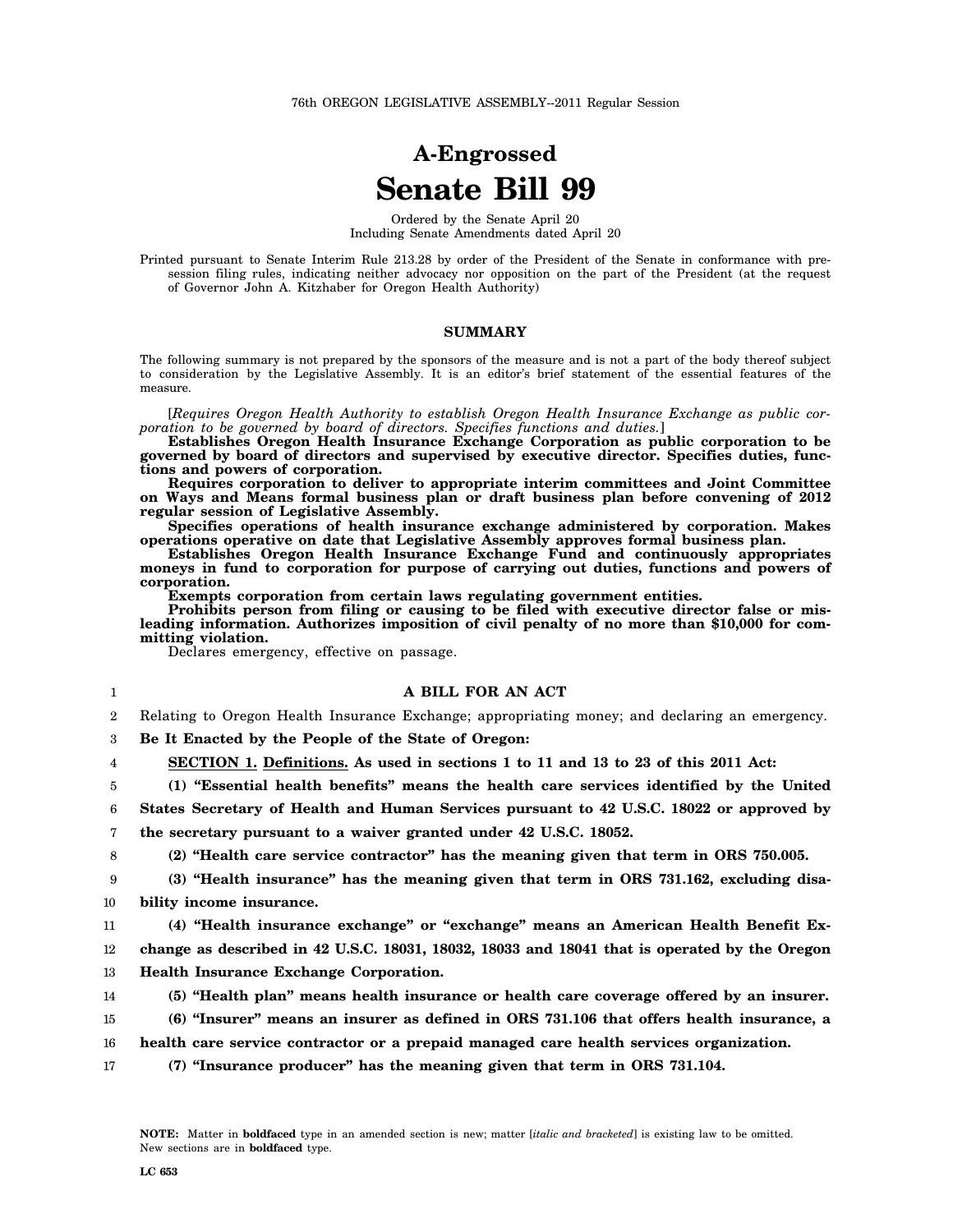1 2 3 **(8) "Prepaid managed care health services organization" has the meaning given that term in ORS 414.736. (9) "State program" means a program providing medical assistance, as defined in ORS**

4 5 **414.025, and any health plan offered through the Public Employees' Benefit Board or the Oregon Educators Benefit Board.**

6 7 8 9 10 11 12 **SECTION 2. Oregon Health Insurance Exchange Corporation. (1) The Oregon Health Insurance Exchange Corporation is established as a public corporation performing governmental functions and exercising governmental powers. The corporation shall exercise and carry out statewide all the powers, rights and privileges that are expressly conferred upon the corporation, are implied by law or are incident to such powers. Nothing in this section or section 3 or 11 of this 2011 Act is intended to affect the regulatory responsibilities of the Department of Consumer and Business Services under the Insurance Code.**

13

**(2) The mission of the corporation is to:**

14 15 16 **(a) Incorporate the goals of improving the lifelong health of all Oregonians, increasing the quality, reliability and availability of health insurance for all Oregonians and lowering or containing the cost of health insurance so that health insurance is affordable to everyone.**

17 18 19 **(b) Administer a health insurance exchange in the public interest for the benefit of the people and businesses that obtain health insurance coverage for themselves, their families and their employees through the exchange.**

20 21 **(c) Empower Oregonians by giving them the information and tools they need to make health insurance choices that meet their needs and values.**

22 23 24 **(d) Improve health care quality and public health, mitigate health disparities linked to race, ethnicity, primary language and similar factors, control costs and ensure access to affordable, equitable and high-quality health care throughout this state.**

25 **(e) Be accountable to the public.**

26 **(f) Encourage the development of new health insurance products that offer innovative:**

27 **(A) Benefit packages for the coverage of health care services;**

28 **(B) Health care delivery systems; and**

29 **(C) Payment mechanisms.**

30 31 **SECTION 3. Oregon Health Insurance Exchange Corporation duties, powers and functions. (1) The duties of the Oregon Health Insurance Exchange Corporation are to:**

32 33 **(a) Administer a health insurance exchange in accordance with federal law to make qualified health plans available to individuals and groups throughout this state.**

34 35 36 **(b) Provide information in writing, through an Internet-based clearinghouse and through a toll-free telephone line that will assist individuals and small businesses in making informed health insurance decisions, including:**

37 38 **(A) The grade of each health plan as determined by the corporation and the grading criteria that were used;**

**(B) Quality and enrollee satisfaction ratings; and**

40 41 **(C) The comparative costs, benefits, provider networks of health plans and other useful information.**

42 **(c) Establish and make available an electronic calculator that allows individuals and em-**

43 44 **ployers to determine the cost of coverage after deducting any applicable tax credits or costsharing reduction.**

45

39

**(d) Using procedures approved by the corporation's board of directors and adopted by rule**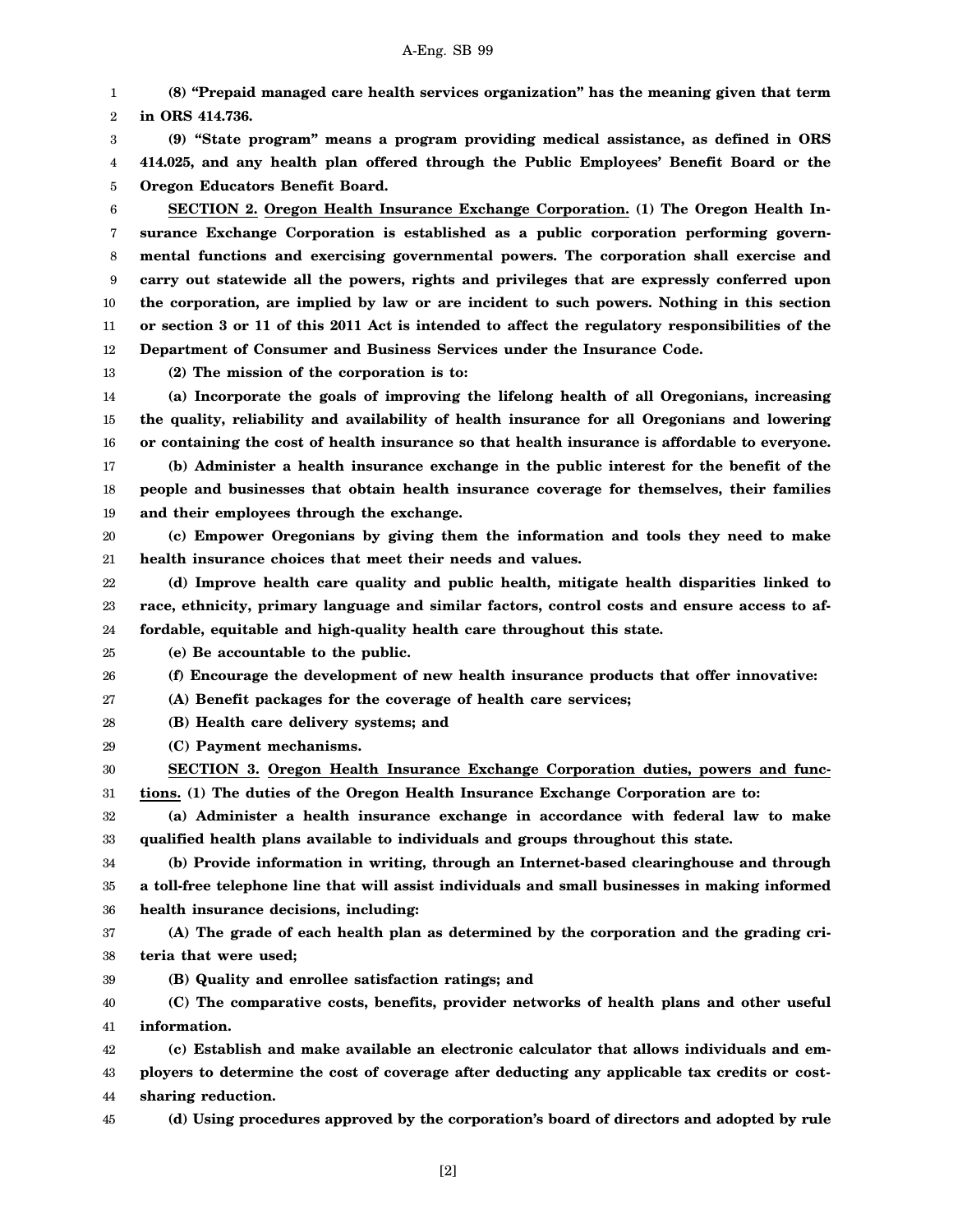1 2 3 4 5 6 7 8 9 10 11 12 13 14 15 16 17 18 19 20 21 22 23 24 25 26 27 28 29 30 31 32 33 34 35 36 37 38 39 40 41 42 43 **by the corporation under section 11 of this 2011 Act, screen, certify and recertify health plans as qualified health plans according to federal and state standards and ensure that qualified health plans provide choices of coverage. (e) Decertify or suspend, in accordance with ORS chapter 183, the certification of health plans that fail to meet federal and state standards in order to exclude them from participation in the exchange. (f) Promote fair competition of carriers participating in the exchange by certifying multiple health plans as qualified under section 11 of this 2011 Act. (g) Grade health plans in accordance with criteria established by the United States Secretary of Health and Human Services and by the corporation. (h) Establish open and special enrollment periods for all enrollees, and monthly enrollment periods for Native Americans in accordance with federal law. (i) Assist individuals and groups to enroll in qualified health plans, including defined contribution plans as defined in section 414 of the Internal Revenue Code and, if appropriate, collect and remit premiums for such individuals or groups. (j) Facilitate community-based assistance with enrollment in qualified health plans by awarding grants to entities that are certified as navigators as described in 42 U.S.C. 18031(i). (k) Provide information to individuals and employers regarding the eligibility requirements for state medical assistance programs and assist eligible individuals and families in applying for and enrolling in the programs. (L) Provide employers with the names of employees who end coverage under a qualified health plan during a plan year. (m) Certify the eligibility of an individual for an exemption from the individual responsibility requirement of section 5000A of the Internal Revenue Code. (n) Provide information to the federal government necessary for individuals who are enrolled in qualified health plans through the exchange to receive tax credits and reduced cost-sharing. (o) Provide to the federal government: (A) Information regarding individuals determined to be exempt from the individual responsibility requirement of section 5000A of the Internal Revenue Code; (B) Information regarding employees who have reported a change in employer; (C) Information regarding individuals who have ended coverage during a plan year; and (D) Any other information necessary to comply with federal requirements. (p) Take any other actions necessary and appropriate to comply with the federal requirements for a health insurance exchange. (q) Work in coordination with the Oregon Health Authority, the Oregon Health Policy Board and the Department of Consumer and Business Services in carrying out its duties. (2) The corporation may sue and be sued. (3) The corporation may: (a) Acquire, lease, rent, own and manage real property. (b) Construct, equip and furnish buildings or other structures as are necessary to accommodate the needs of the corporation. (c) Purchase, rent, lease or otherwise acquire for the corporation's use all supplies, ma-**

44 **terials, equipment and services necessary to carry out the corporation's duties.**

45 **(d) Sell or otherwise dispose of any property acquired under this subsection.**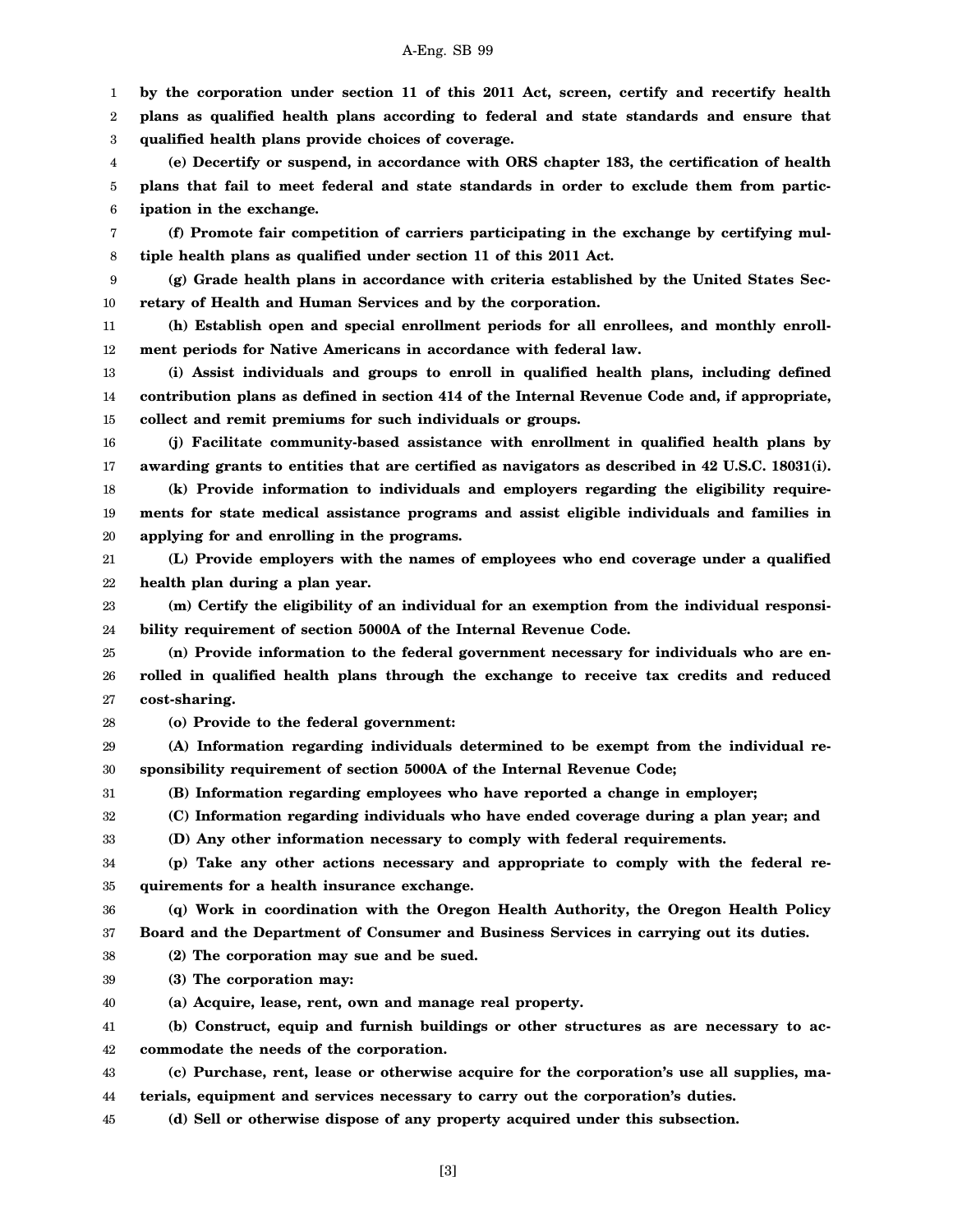1 2 3 4 5 6 7 8 9 10 11 12 13 14 15 16 17 18 19 20 21 22 23 24 25 26 27 28 29 30 31 32 33 34 35 36 37 38 39 40 41 42 43 44 **(4) Any real property acquired and owned by the corporation under this section shall be subject to ad valorem taxation. (5) The corporation may adopt rules necessary to carry out its mission, duties and functions. SECTION 4. Board of directors; appointment; membership; removal of members. (1) The Oregon Health Insurance Exchange Corporation shall be governed by a board of directors consisting of two ex officio members and seven members who are appointed by the Governor and subject to confirmation by the Senate in the manner prescribed by ORS 171.562 and 171.565. (2) The ex officio voting members of the board are: (a) The Director of the Oregon Health Authority or the director's designee; and (b) The Director of the Department of Consumer and Business Services or the director's designee. (3)(a) The term of office of each member who is not an ex officio member is four years. The Governor may remove any member at any time for incompetence, neglect of duty or malfeasance in office, after notice and a hearing that shall be open to the public, but the Governor may not remove more than three members within any four-year period except for corrupt conduct in office. (b) Before the expiration of the term of a member who is not an ex officio member, the Governor shall appoint a successor whose term begins on January 1 next following. A member who is not an ex officio member is eligible for no more than two reappointments. If there is a vacancy for any cause, the Governor shall make an appointment to become immediately effective for the unexpired term. (4) The members who are not ex officio members must be individuals who: (a) Are United States citizens and residents of the State of Oregon; (b) Have demonstrated professional and community leadership skills and experience; (c) To the greatest extent practicable, represent the geographic, ethnic, gender, racial and economic diversity of this state; and (d) Subject to subsections (5) and (6) of this section, collectively offer expertise, knowledge and experience in individual insurance purchasing, business, finance, sales, health benefits administration, individual and small group health insurance and use of the health insurance exchange. (5) No more than two of the members who are not ex officio members may be individuals who are: (a) Employed by, consultants to or members of a board of directors of: (A) An insurer or third party administrator; (B) An insurance producer; or (C) A health care provider, health care facility or health clinic; (b) Members, board members or employees of a trade association of: (A) Insurers or third party administrators; or (B) Health care providers, health care facilities or health clinics; or (c) Health care providers, unless they receive no compensation for rendering services as health care providers and do not have ownership interests in professional health care practices.**

45 **(6)(a) At least two of the members who are not ex officio members shall be consumer**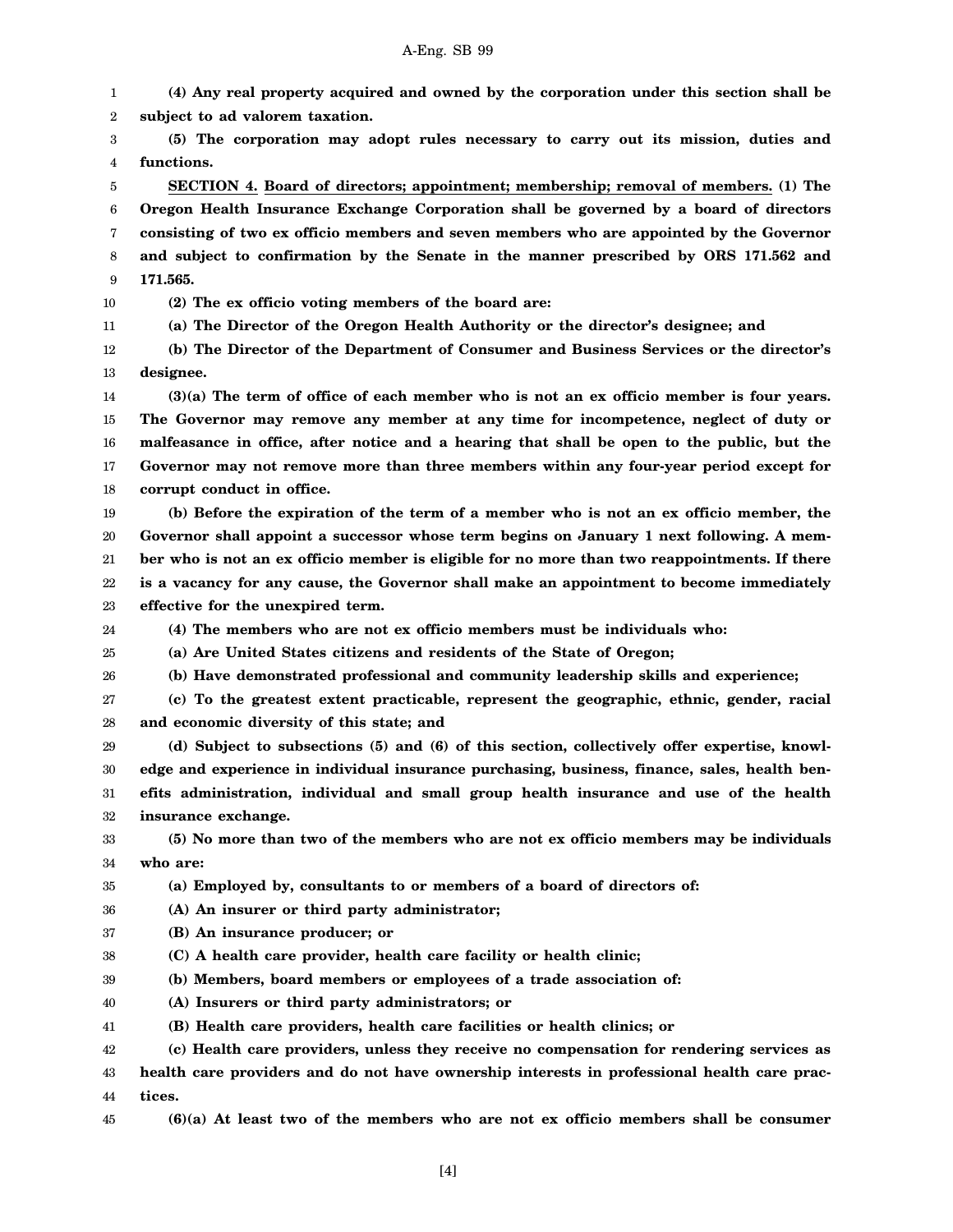1 **members.**

2 3 **(b) One consumer member must be an individual consumer purchasing a qualified health plan through the exchange.**

4 5 **(c) One consumer member must be a small business employer purchasing a qualified health plan through the exchange.**

6 7 8 9 **(7) The board of directors shall adopt a formal business plan for the corporation, which shall include a plan for developing metrics to measure customer service and provider satisfaction, and shall establish the policies for the operation of the exchange, consistent with state and federal law.**

10 11 12 **SECTION 5. Transition and implementation. (1) Notwithstanding the term of office specified by section 4 of this 2011 Act, of the members first appointed to the Oregon Health Insurance Exchange Corporation board of directors who are not ex officio members:**

**(a) Two shall serve for terms ending December 31, 2013.**

14 **(b) Two shall serve for terms ending December 31, 2014.**

15 16 **(c) Three shall serve for terms ending on the earlier of four years after appointment or December 31, 2015.**

17 18 19 20 21 22 **(2) Notwithstanding section 4 (6) of this 2011 Act, until qualified health plans become available for purchase through the health insurance exchange, the consumer members shall be individuals or small business employers that will be eligible under section 11 (1) of this 2011 Act to purchase qualified health plans through the exchange. One of the consumer members shall serve for one of the terms ending December 31, 2013, and one shall serve for one of the terms ending December 31, 2014.**

23 24 25 **(3) Notwithstanding section 6 (1) of this 2011 Act, the Governor shall select from the membership of the board the chairperson and the vice chairperson, who shall serve for the first two years of the board's operation.**

26 27 28 29 30 31 32 **(4) Notwithstanding section 9 of this 2011 Act, the Governor may appoint an interim executive director of the corporation, who may serve for a period of no more than 120 days. (5) The President of the Senate, the Senate Minority Leader, the Speaker of the House of Representatives and the House Minority Leader shall each select one member from their respective chambers to serve on a committee that will provide advice to and legislative oversight of the corporation during the implementation of the corporation and the exchange. In the event that there are Co-Presidents or Co-Speakers, each Co-President or Co-Speaker**

33 **shall select one member to serve on the committee. The committee may:**

34

13

**(a) Recommend individuals for nomination to the board;**

35 36 37 **(b) Review the development of the formal business plan of the corporation, including proposals developed by the staff of the corporation or the Oregon Health Authority to be presented to the board; and**

38 39 **(c) Advise the corporation and the Oregon Health Authority on any other matters concerning the implementation of the health insurance exchange.**

40 41 **(6) The Oregon Health Authority shall regularly report to the Legislative Fiscal Office on the implementation of an information technology system for the exchange, including:**

42 **(a) The business case for the project;**

43 **(b) Requirements analyses;**

44 **(c) Any requests for proposals and statements of work;**

45 **(d) The project charter;**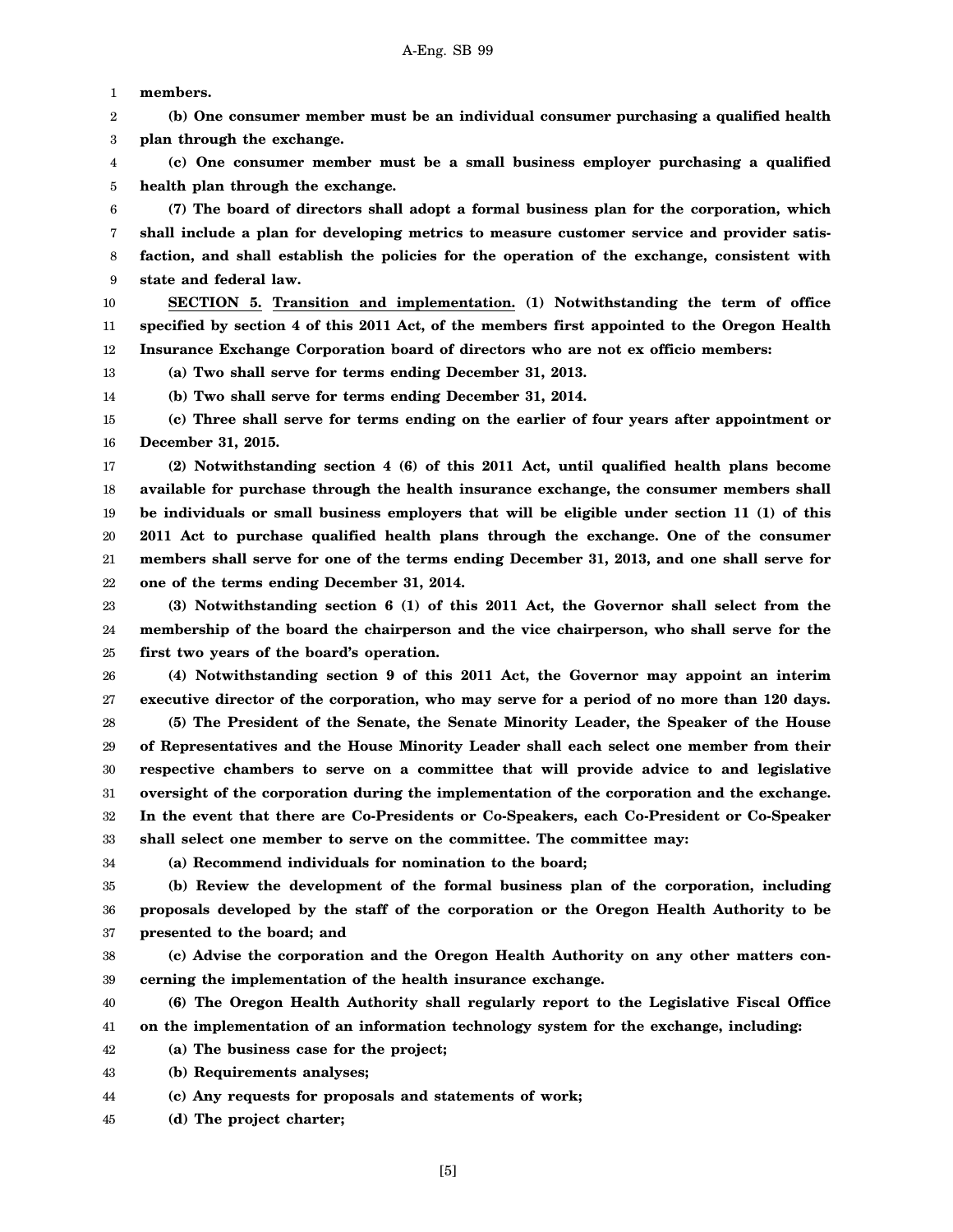1 2 3 4 5 6 7 8 9 10 11 12 13 14 15 16 17 18 19 20 21 22 23 24 25 26 27 28 29 30 31 32 33 34 35 36 37 38 39 40 41 42 43 44 **(e) The project work plan or schedule; (f) The project financial plan; (g) The hiring of the quality assurance contractor; and (h) All quality assurance reports. (7) The corporation shall report the information described in subsection (6) of this section to the appropriate interim committees of the Legislative Assembly no later than October 3, 2011, and to the Joint Committee on Ways and Means during the 2012 regular session of the Legislative Assembly. (8) The corporation shall deliver and report to the appropriate interim committees and to the Joint Committee on Ways and Means before the convening of the 2012 regular session of the Legislative Assembly: (a) The formal business plan adopted by the board of directors of the corporation; or (b) If the board has not adopted the formal business plan, the draft business plan to be considered or under consideration by the board. (9) No later than February 1, 2012, the corporation shall deliver to the Legislative Assembly the formal business plan adopted by the board in accordance with section 4 (7) of this 2011 Act. SECTION 6. Meetings of board. (1) The Oregon Health Insurance Exchange Corporation board of directors shall select one of its members as chairperson and another as vice chairperson, for such terms and with duties and powers necessary for the performance of the functions of those offices as the board determines. (2) A majority of the members of the board constitutes a quorum for the transaction of business. (3) The board shall meet at least once every three months at a place, day and hour determined by the board. The board shall meet at such other times and places specified by the call of the chairperson or of a majority of the members of the board. (4)(a) Whenever a member of the board has a conflict of interest on an issue that is before the board, the member shall declare to the board the nature of the conflict and the declaration shall be recorded in the official records of the board. The member may participate in any discussion on the issue but may not vote on the issue. (b) As used in this subsection: (A) "Business" has the meaning given that term in ORS 244.020. (B) "Business with which the member or the member's relative is associated" has the meaning given the term "business with which the person is associated" in ORS 244.020. (C) "Conflict of interest" means that by taking any action or making any decision or recommendation on an issue, the member, the member's relative, or any business with which the member or the member's relative is associated, would receive a private pecuniary benefit or detriment, unless the pecuniary benefit or detriment would affect to the same degree a class consisting of all consumers of or payers for health care in this state. (5) A member of the board is entitled to compensation and expenses as provided in ORS 292.495, subject to the availability of funds in the Oregon Health Insurance Exchange Fund. (6) ORS 192.610 to 192.690 apply to the board, to the Individual and Employer Consumer Advisory Committee established by section 7 of this 2011 Act and to any advisory and technical committees established by the board under section 8 of this 2011 Act.**

45 **SECTION 7. Individual and Employer Consumer Advisory Committee. (1) The Oregon**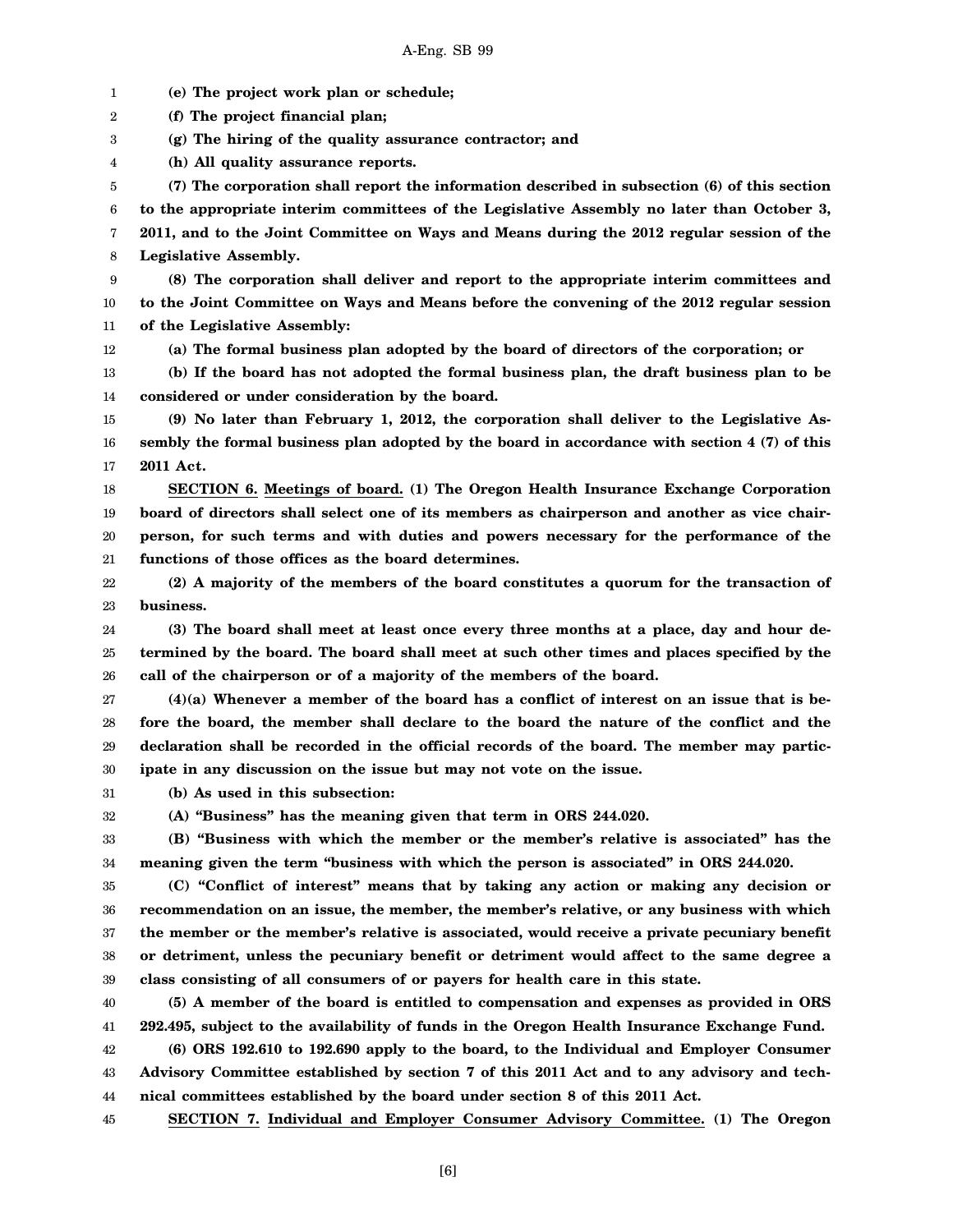1 2 3 4 5 **Health Insurance Exchange Corporation board of directors shall establish an Individual and Employer Consumer Advisory Committee for the purpose of facilitating input from a variety of stakeholders on issues related to the duties of the corporation, the operation of the health insurance exchange and related issues. The board shall determine the membership, terms and organization of the committee and shall appoint the members. Members of the commit-**

6 **tee shall be representative of:**

**(a) Individuals and employers that purchase health plans through the exchange;**

8 **(b) Individuals who enroll in state medical assistance through the exchange;**

9 **(c) Racial and ethnic minorities in this state;**

10 **(d) All geographic regions of this state; and**

7

11 12 **(e) Organizations that help individuals to enroll in health plans through the exchange, including insurance producers and advocates for hard-to-reach populations.**

13 14 15 16 **(2) Members of the committee who are not members of the board are not entitled to compensation, but at the discretion of the board may be reimbursed from funds available to the board for actual and necessary travel and other expenses incurred by them in the performance of their official duties, in the manner and amount provided in ORS 292.495.**

17 18 19 20 21 22 23 24 25 26 27 **SECTION 8. Authority of board to establish advisory and technical committees. (1) In addition to the Individual and Employer Consumer Advisory Committee established under section 7 of this 2011 Act, the Oregon Health Insurance Exchange Corporation board of directors may establish such advisory and technical committees as the board considers necessary to aid and advise the board in the performance of the board's functions. These committees may be continuing or temporary committees. The board shall determine the representation, membership, terms and organization of the committees and shall appoint the members of the committees. In lieu of establishing an advisory or technical committee, the board may directly solicit input and assistance from insurance producers that assist small businesses, carriers that offer qualified health plans through the exchange and health care professionals.**

28 29 30 31 **(2) Members of the committees who are not members of the board are not entitled to compensation, but at the discretion of the board may be reimbursed from funds available to the board for actual and necessary travel and other expenses incurred by them in the performance of their official duties, in the manner and amount provided in ORS 292.495.**

32 33 34 35 **SECTION 9. Executive director; appointment; functions. (1) The Oregon Health Insurance Exchange Corporation is under the supervision of an executive director appointed by the corporation board of directors. The executive director serves at the pleasure of the board. The executive director shall be paid a salary as prescribed by the board.**

36

**(2) Before assuming the duties of the office, the executive director shall:**

37 38 39 40 **(a) Give to the state a fidelity bond, with one or more corporate sureties authorized to do business in this state, in a penal sum prescribed by the Director of the Oregon Department of Administrative Services, but not less than \$50,000. The premium for the bond shall be paid from the Oregon Health Insurance Exchange Fund.**

41 42 43 44 **(b) Subscribe to an oath that the executive director faithfully and impartially will discharge the duties of the office and that the executive director will support the Constitution of the United States and the Constitution of the State of Oregon. The executive director shall file a copy of the signed oath with the Secretary of State.**

45

**(3) The executive director may establish a line of credit under ORS 293.214 and has such**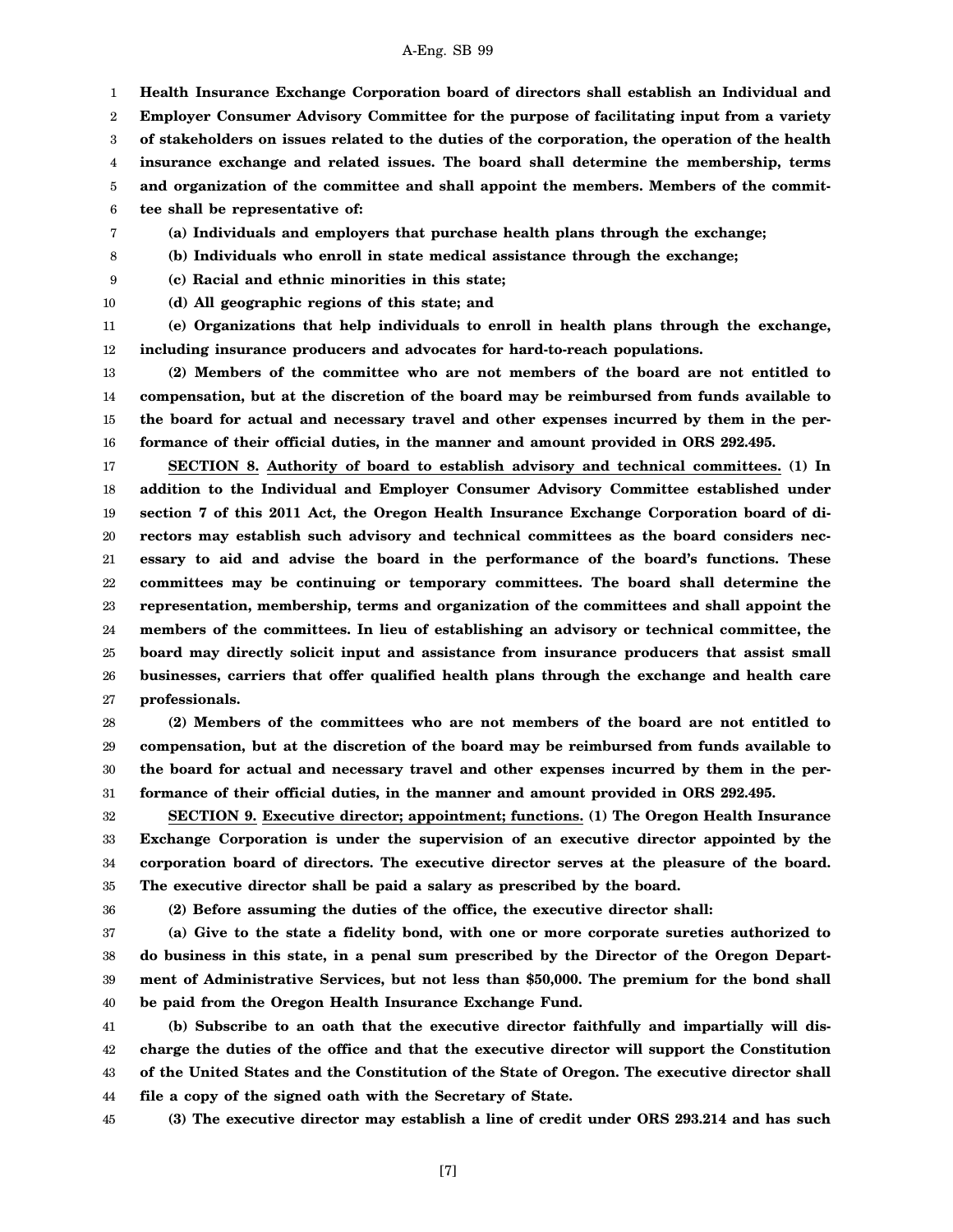[8]

A-Eng. SB 99

1 **other powers as are necessary to carry out the duties of the corporation, subject to policy**

2 **direction by the board.**

3 4 5 6 **(4) The executive director may employ, supervise and terminate the employment of such staff as the executive director deems necessary. The executive director shall prescribe their duties and fix their compensation, in accordance with the personnel policies adopted by the board. Employees of the corporation may not be individuals who are:**

7 **(a) Employed by, consultants to or members of a board of directors of:**

8 **(A) An insurer or third party administrator;**

9 **(B) An insurance producer; or**

10 **(C) A health care provider, health care facility or health clinic;**

11 **(b) Members, board members or employees of a trade association of:**

12 **(A) Insurers or third party administrators; or**

13 **(B) Health care providers, health care facilities or health clinics; or**

14 15 16 **(c) Health care providers, unless they receive no compensation for rendering services as health care providers and do not have ownership interests in professional health care practices.**

17 18 19 20 21 22 23 **(5) The board shall adopt personnel policies, subject to ORS 236.605 to 236.640, for any transferred public employees. The board may elect to provide for participation in a health benefit plan available to state employees pursuant to ORS 243.105 to 243.285 and may elect to participate in the state deferred compensation plan established under ORS 243.401 to 243.507. If the board so elects, employees of the corporation shall be considered eligible employees for purposes of ORS 243.105 to 243.285 and eligible state employees for purposes of ORS 243.401 to 243.507.**

24 25 26 **(6) With respect to the Public Employees Retirement System, employees of the corporation shall be considered employees for purposes of ORS chapter 238 and eligible employees for purposes of ORS chapter 238A.**

27 28 **(7) Employees of the corporation may participate in collective bargaining in accordance with ORS 243.650 to 243.782.**

29 30 31 32 33 34 **SECTION 10. Operational assistance by the Oregon Health Authority. (1) The Oregon Health Authority shall provide staff and resources and take actions the authority deems necessary or appropriate to develop and assist in the organization and implementation of the Oregon Health Insurance Exchange Corporation and to ensure compliance with the requirements for an American Health Benefit Exchange under 42 U.S.C. 18031, 18032, 18033 and 18041 and other applicable federal laws.**

35 36 37 38 39 **(2) The authority may apply for and accept federal grants, other federal funds and grants from nongovernmental organizations for purposes of developing and implementing the health insurance exchange and carrying out the functions and duties described in subsection (1) of this section. Moneys received by the authority under this section are continuously appropriated to the authority for purposes of this section.**

40 41 **SECTION 11. Operations of the health insurance exchange. (1) The following individuals and groups may purchase qualified health plans through the health insurance exchange:**

42 **(a) Beginning January 1, 2014, individuals and employers with no more than 50 employees. (b) Beginning January 1, 2016, employers with 51 to 100 employees.**

43

44 45 **(2)(a) Only individuals who purchase health plans through the exchange may be eligible to receive premium tax credits under section 36B of the Internal Revenue Code and reduced**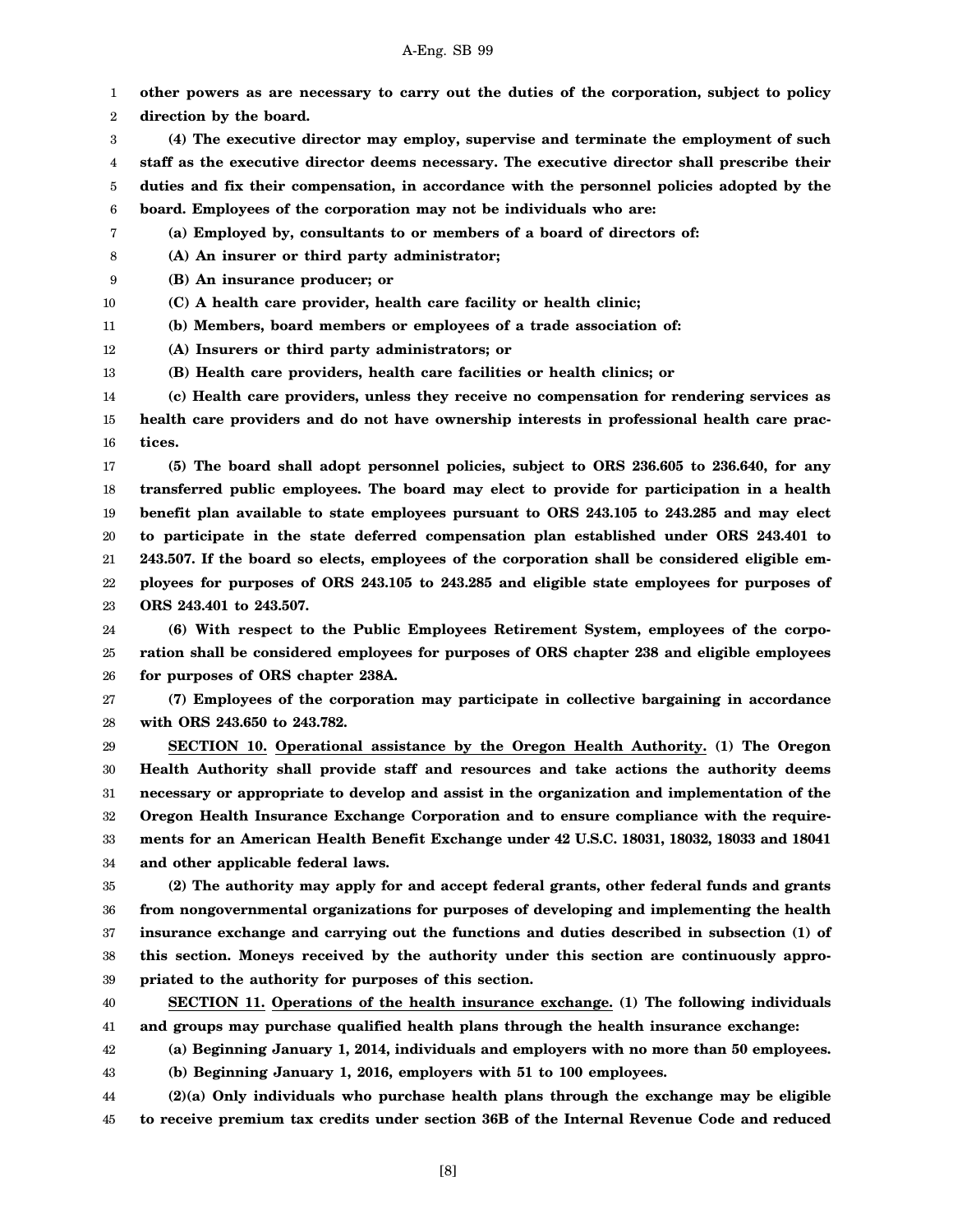1 **cost-sharing under 42 U.S.C. 18071.**

2 3 4 **(b) Only employers that purchase health plans through the exchange may be eligible to receive small employer health insurance credits under section 45R of the Internal Revenue Code.**

5 6 7 8 9 10 **(3) Only an insurer that has a certificate of authority to transact insurance in this state and that meets applicable federal requirements for participating in the exchange may offer a qualified health plan through the exchange. Any qualified health plan must be certified under subsection (4) of this section. Prepaid managed care health services organizations that do not have a certificate of authority to transact insurance may serve only medical assistance recipients through the exchange and may not offer qualified health plans.**

11 12 13 14 15 16 **(4) The Oregon Health Insurance Exchange Corporation shall adopt by rule uniform requirements, standards and criteria for the certification of qualified health plans, including requirements that a qualified health plan provide, at a minimum, essential health benefits and have acceptable consumer and provider satisfaction ratings. The corporation may limit the number of qualified health plans that may be offered through the exchange as long as the same limit applies to all insurers.**

17 18 **(5) Notwithstanding subsection (4) of this section, the corporation shall certify as qualified a dental only health plan as permitted by federal law.**

19 20 **(6) The corporation shall establish one streamlined and seamless application and enrollment process for both the exchange and the state medical assistance program.**

21 22 **(7) The corporation, in collaboration with the appropriate state authorities, may establish risk mediation programs within the exchange.**

23 24 25 **(8) The corporation shall establish by rule a process for certifying insurance producers to facilitate the transaction of insurance through the exchange, in accordance with federal standards and policies.**

26 27 28 **(9) The corporation shall ensure, as required by federal laws, that an insurer charges the same premiums for plans sold through the exchange as for identical plans sold outside of the exchange.**

29 30 **(10) The corporation is authorized to enter into contracts for the performance of duties, functions or operations of the exchange, including but not limited to contracting with:**

31 32 **(a) All insurers that meet the requirements of subsections (3) and (4) of this section, to offer qualified health plans through the exchange; and**

33

39

**(b) Navigators certified by the corporation under section 3 of this 2011 Act.**

34 35 36 37 38 **(11) The corporation is authorized to apply for and accept federal grants, other federal funds and grants from nongovernmental organizations for purposes of developing, implementing and administering the exchange. Moneys received under this subsection shall be deposited in and credited to the Oregon Health Insurance Exchange Fund established under section 18 of this 2011 Act.**

**SECTION 12.** Section 11 of this 2011 Act is amended to read:

40 41 42 **Sec. 11.** (1) [*The following individuals and groups*] **Individuals and employers with no more than 100 employees** may purchase qualified health plans through the health insurance exchange[*:*]**.**

43 [*(a) Beginning January 1, 2014, individuals and employers with no more than 50 employees.*]

44 [*(b) Beginning January 1, 2016, employers with 51 to 100 employees.*]

45 (2)(a) Only individuals who purchase health plans through the exchange may be eligible to re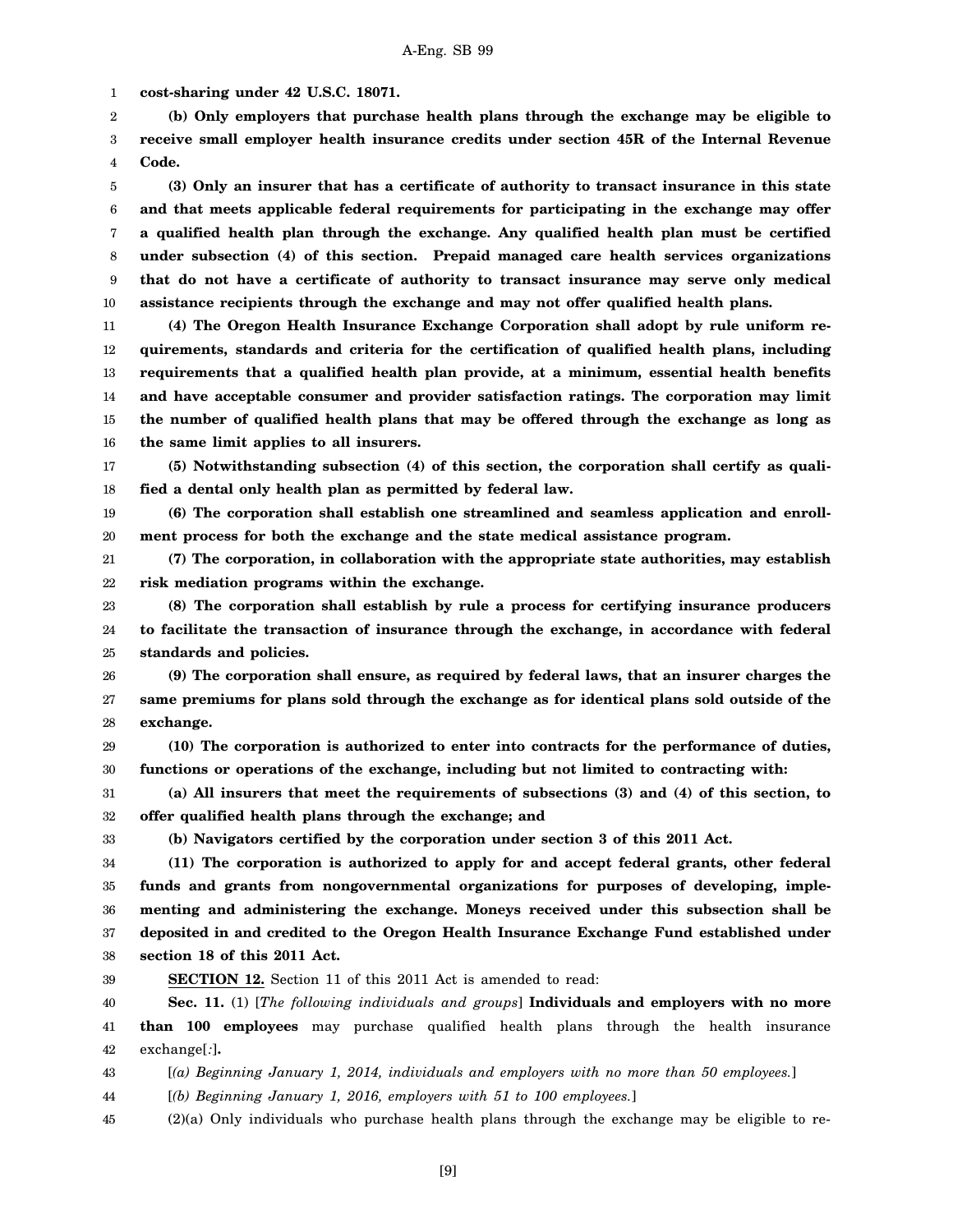1 ceive premium tax credits under section 36B of the Internal Revenue Code and reduced cost-sharing

2 under 42 U.S.C. 18071.

3 4 (b) Only employers that purchase health plans through the exchange may be eligible to receive small employer health insurance credits under section 45R of the Internal Revenue Code.

5 6 7 8 9 10 (3) Only an insurer that has a certificate of authority to transact insurance in this state and that meets applicable federal requirements for participating in the exchange may offer a qualified health plan through the exchange. Any qualified health plan must be certified under subsection (4) of this section. Prepaid managed care health services organizations that do not have a certificate of authority to transact insurance may serve only medical assistance recipients through the exchange and may not offer qualified health plans.

11 12 13 14 15 (4) The Oregon Health Insurance Exchange Corporation shall adopt by rule uniform requirements, standards and criteria for the certification of qualified health plans, including requirements that a qualified health plan provide, at a minimum, essential health benefits and have acceptable consumer and provider satisfaction ratings. The corporation may limit the number of qualified health plans that may be offered through the exchange as long as the same limit applies to all insurers.

16 17 (5) Notwithstanding subsection (4) of this section, the corporation shall certify as qualified a dental only health plan as permitted by federal law.

18 19 (6) The corporation shall establish one streamlined and seamless application and enrollment process for both the exchange and the state medical assistance program.

20 21 (7) The corporation, in collaboration with the appropriate state authorities, may establish risk mediation programs within the exchange.

22 23 24 (8) The corporation shall establish by rule a process for certifying insurance producers to facilitate the transaction of insurance through the exchange, in accordance with federal standards and policies.

25 26 (9) The corporation shall ensure, as required by federal laws, that an insurer charges the same premiums for plans sold through the exchange as for identical plans sold outside of the exchange.

27 28 (10) The corporation is authorized to enter into contracts for the performance of duties, functions or operations of the exchange, including but not limited to contracting with:

29 30 (a) Insurers that meet the requirements of subsections (3) and (4) of this section, to offer qualified health plans through the exchange; and

31

(b) Navigators certified by the corporation under section 3 of this 2011 Act.

32 33 34 35 (11) The corporation is authorized to apply for and accept federal grants, other federal funds and grants from nongovernmental organizations for purposes of developing, implementing and administering the exchange. Moneys received under this subsection shall be deposited in and credited to the Oregon Health Insurance Exchange Fund established under section 18 of this 2011 Act.

36 37 38 39 40 **SECTION 13. Federal law compliance. (1) To the extent that there is any conflict between sections 1 to 11 and 13 to 23 of this 2011 Act and the Patient Protection and Affordable Care Act, P.L. 111-148, as amended by the Health Care and Education Reconciliation Act of 2010, P.L. 111-152, the federal law in effect on the date the Legislative Assembly enacts sections 1 to 11 and 13 to 23 of this 2011 Act controls.**

41 42 43 44 **(2) In all cases where federally granted funds are involved and the applicable federal laws, rules and regulations conflict with any provision of sections 1 to 11 and 13 to 23 of this 2011 Act, or require additional conditions not required under state statute, the applicable federal requirement governs.**

45

**SECTION 14. Information required by the exchange. (1)(a) The Oregon Health Insurance**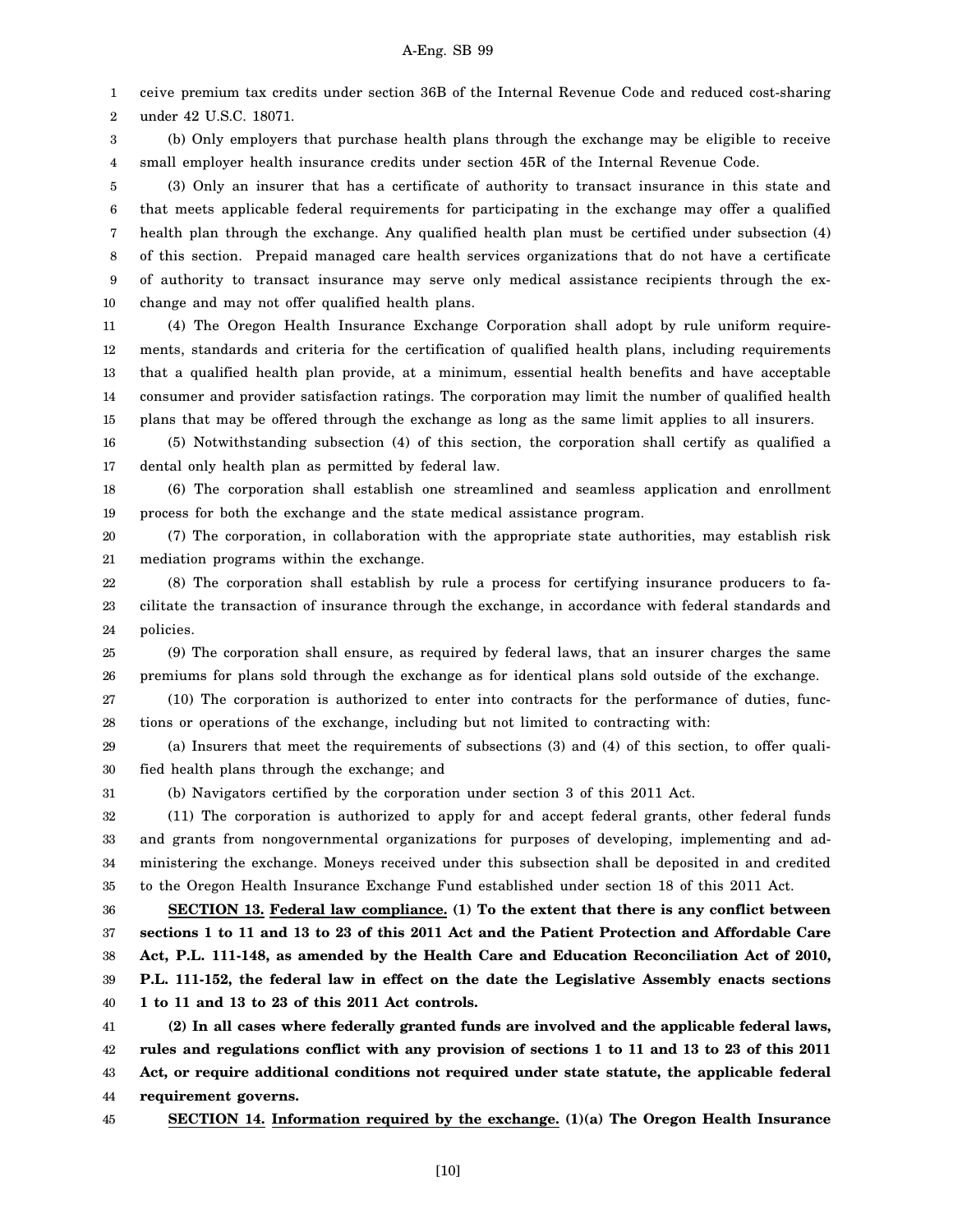1 **Exchange Corporation shall adopt by rule the information that must be documented in order**

2 **for a person to qualify for:**

- 3 **(A) Health plan coverage through the health insurance exchange;**
- 4 **(B) Premium tax credits; and**
- 5 **(C) Cost-sharing reductions.**
- 6 **(b) The documentation specified by the corporation under this subsection shall include**

7 **but is not limited to documentation of:**

8 **(A) The identity of the person;**

9 **(B) The status of the person as a United States citizen, or lawfully admitted noncitizen,**

10 **and a resident of this state;**

11 12 13 14 **(C) Information concerning the income and resources of the person as necessary to establish the person's financial eligibility for coverage, for premium tax credits and for costsharing reductions, which may include income tax return information and a Social Security number; and**

15 16 **(D) Employer identification information and employer-sponsored health insurance coverage information applicable to the person.**

17 18 19 **(2) The corporation shall adopt by rule the information that must be documented in order to determine whether the person is exempt from a requirement to purchase or be enrolled in a health plan under section 5000A of the Internal Revenue Code or other federal law.**

20 21 22 23 **(3) The corporation shall implement systems that provide electronic access to, and use, disclosure and validation of data needed to administer the duties, functions and operation of the corporation, to comply with federal data access and data exchange requirements and to streamline and simplify processes of the corporation.**

24 25 26 27 **(4) Information and data that the corporation obtains under this section may be exchanged with other state or federal health insurance exchanges, with state or federal agencies and, subject to section 15 of this 2011 Act, for the purpose of carrying out exchange responsibilities, including but not limited to:**

28 **(a) Establishing and verifying eligibility for:**

29 **(A) A state medical assistance program;**

30 **(B) The purchase of health plans through the exchange; and**

31 **(C) Any other programs that are offered through the exchange;**

32 33 **(b) Establishing and verifying the amount of a person's federal tax credit, cost-sharing reduction or premium assistance;**

34 35 36 **(c) Establishing and verifying eligibility for exemption from the requirement to purchase or be enrolled in a health plan under section 5000A of the Internal Revenue Code or other federal law;**

37 **(d) Complying with other federal requirements; or**

38 39 **(e) Improving the operations of the exchange and other programs administered by the corporation and for program analysis.**

40 41 **SECTION 15. Information that is confidential or not subject to disclosure; public officer privilege; permitted uses of confidential information. (1) Except as provided in subsection (3)**

42 43 44 45 **of this section, documents, materials or other information that is in the possession or control of the Oregon Health Insurance Exchange Corporation for the purpose of carrying out sections 3, 11 and 14 of this 2011 Act or complying with federal health insurance exchange requirements, and that is protected from disclosure by state or federal law, remains confi-**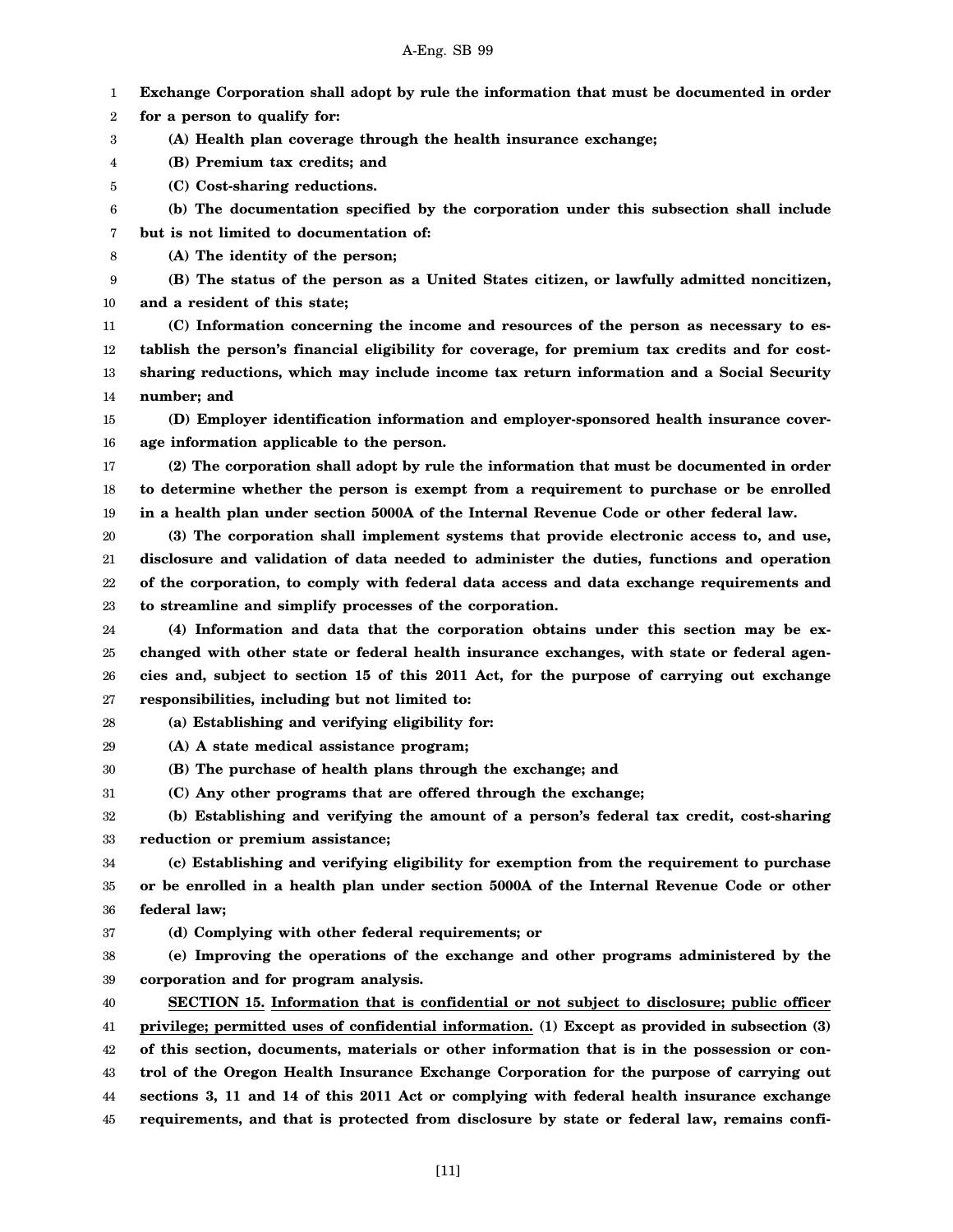1 2 3 4 5 6 **dential and is not subject to disclosure under ORS 192.410 to 192.505 or subject to subpoena or discovery or admissible into evidence in any private civil action in which the corporation is not a named party. The executive director of the corporation may use confidential documents, materials or other information without further disclosure in order to carry out the duties described in sections 3, 11 and 14 of this 2011 Act or to take any legal or regulatory action authorized by law.**

7 8 **(2) Documents, materials and other information to which subsection (1) of this section applies is subject to the public officer privilege described in ORS 40.270.**

9 10 **(3) In order to assist in the performance of the executive director's duties, the executive director may:**

11 12 13 14 **(a) Authorize the sharing of confidential documents, materials or other information that is subject to subsection (1) of this section within the corporation and subject to any conditions on further disclosure, for the purpose of carrying out the duties and functions of the corporation or complying with federal health insurance exchange requirements.**

15 16 17 18 19 20 21 **(b) Authorize the sharing of confidential documents, materials or other information that is subject to subsection (1) of this section or that is otherwise confidential under ORS 192.501 or 192.502 with other state or federal health insurance exchanges or regulatory authorities, the Oregon Health Authority, the Department of Consumer and Business Services, law enforcement agencies and federal authorities, if required or authorized by state or federal law and if the recipient agrees to maintain the confidentiality of the documents, materials or other information.**

22 23 24 25 26 27 28 29 **(c) Receive documents, materials or other information, including documents, materials or other information that is otherwise confidential, from other state or federal health insurance exchanges or regulatory authorities, the Oregon Health Authority, the Department of Consumer and Business Services, law enforcement agencies or federal authorities. The executive director shall maintain the confidentiality requested by the sender of the documents, materials or other information received under this section as necessary to comply with the laws of the jurisdiction from which the documents, materials or other information was received and originated.**

30 31 32 33 **(4) The disclosure of documents, materials or other information to the executive director under this section, or the sharing of documents, materials or other information as authorized in subsection (3) of this section, does not waive any applicable privileges or claims of confidentiality in the documents, materials or other information.**

34 35 36 37 **(5) This section does not prohibit the executive director from releasing to a database or other clearinghouse service maintained by federal authorities a final, adjudicated order, including a certification, recertification, suspension or decertification of a qualified health plan under section 3 of this 2011 Act, if the order is otherwise subject to public disclosure.**

38 39 40 41 42 43 **SECTION 16. Agreements with other agencies regarding sharing and use of confidential information; contents. (1) The executive director of the Oregon Health Insurance Exchange Corporation may enter into agreements governing the sharing and use of information consistent with this section and section 15 of this 2011 Act with other state or federal health insurance exchanges or regulatory authorities, the Oregon Health Authority, the Department of Consumer and Business Services, law enforcement agencies or federal authorities.**

44 45 **(2) An agreement under this section must specify the duration of the agreement, the purpose of the agreement, the methods that may be employed for terminating the agreement**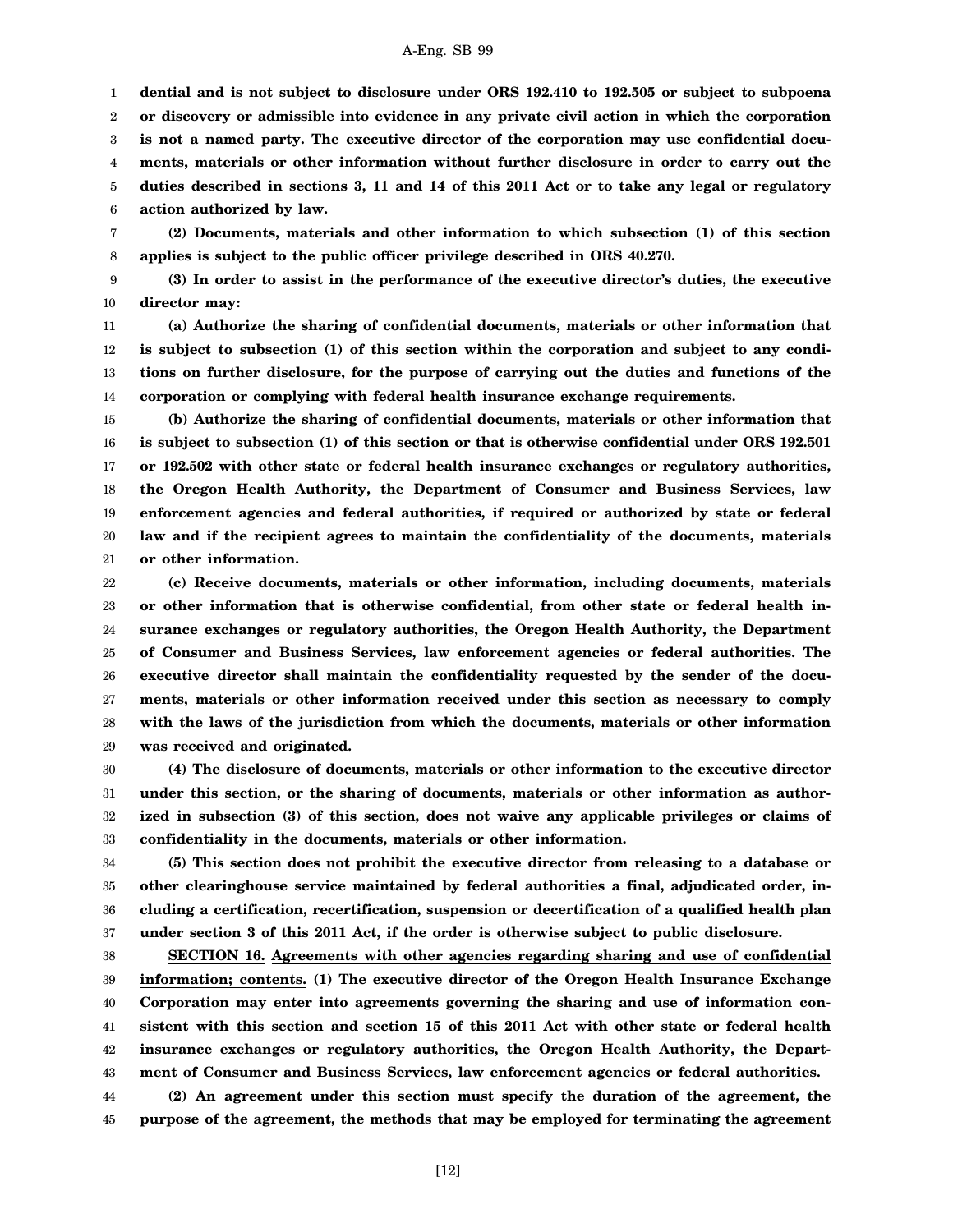1 **and any other necessary and proper matters.**

2 3 **(3) An agreement under this section does not relieve the executive director of any obligation or responsibility imposed by law.**

4 5 **(4) The executive director may expend funds and may supply services for the purpose of carrying out an agreement under this section.**

6 7 **(5) Agreements under this section are exempt from ORS 190.410 to 190.440 and 190.480 to 190.490.**

8 9 10 11 12 13 14 15 **SECTION 17. Charges and fees. (1) The Oregon Health Insurance Exchange Corporation board of directors shall establish, and the corporation shall impose and collect, an administrative charge from all insurers and state programs participating in the health insurance exchange in an amount sufficient to cover the costs of grants to navigators certified under section 3 of this 2011 Act and to pay the administrative and operational expenses of the corporation in carrying out sections 1 to 11 and 13 to 23 of this 2011 Act. The charge shall be paid in a manner and at intervals prescribed by the board and shall be deposited in the Oregon Health Insurance Exchange Fund established in section 18 of this 2011 Act.**

16 17 18 19 20 **(2) Each insurer's charge shall be based on the number of individuals, excluding individuals enrolled in state programs, who are enrolled in health plans offered by the insurer through the exchange. The assessment on each state program shall be based on the number of individuals enrolled in state programs offered through the exchange. The charge may not exceed:**

21 22 **(a) Five percent of the premium or other monthly charge for each enrollee if the number of enrollees receiving coverage through the exchange is at or below 175,000;**

23 24 25 **(b) Four percent of the premium or other monthly charge for each enrollee if the number of enrollees receiving coverage through the exchange is above 175,000 and at or below 300,000; and**

26 27 **(c) Three percent of the premium or other monthly charge for each enrollee if the number of enrollees receiving coverage through the exchange is above 300,000.**

28 29 30 31 32 33 34 35 **(3) If charges collected under subsection (1) of this section exceed the amounts needed for the administrative and operational expenses of the corporation, the excess moneys collected shall be held and invested and, with the earnings and interest, used by the corporation to offset future net losses or reduce the administrative costs of the corporation. The maximum amount of excess moneys that may be held under this subsection is the total administrative and operational expenses anticipated by the corporation for a six-month period. Any moneys received that exceed the maximum shall be applied by the corporation to reduce the charges imposed by this section.**

36 37 **(4) Charges shall be based on annual statements and other reports deemed necessary by the corporation and filed by an insurer or state program with the exchange.**

38 39 40 41 42 **(5) In addition to charges imposed under subsection (1) of this section, to the extent permitted by federal law the corporation may impose a fee on insurers and state programs participating in the exchange to cover the cost of commissions of insurance producers that are certified by the corporation to facilitate the participation of individuals and employers in the exchange.**

43 44 45 **(6) The board shall establish the charges and fees under this section in accordance with ORS 183.310 to 183.410 and in such a manner that will reasonably and substantially accomplish the objective of subsections (1) and (5) of this section.**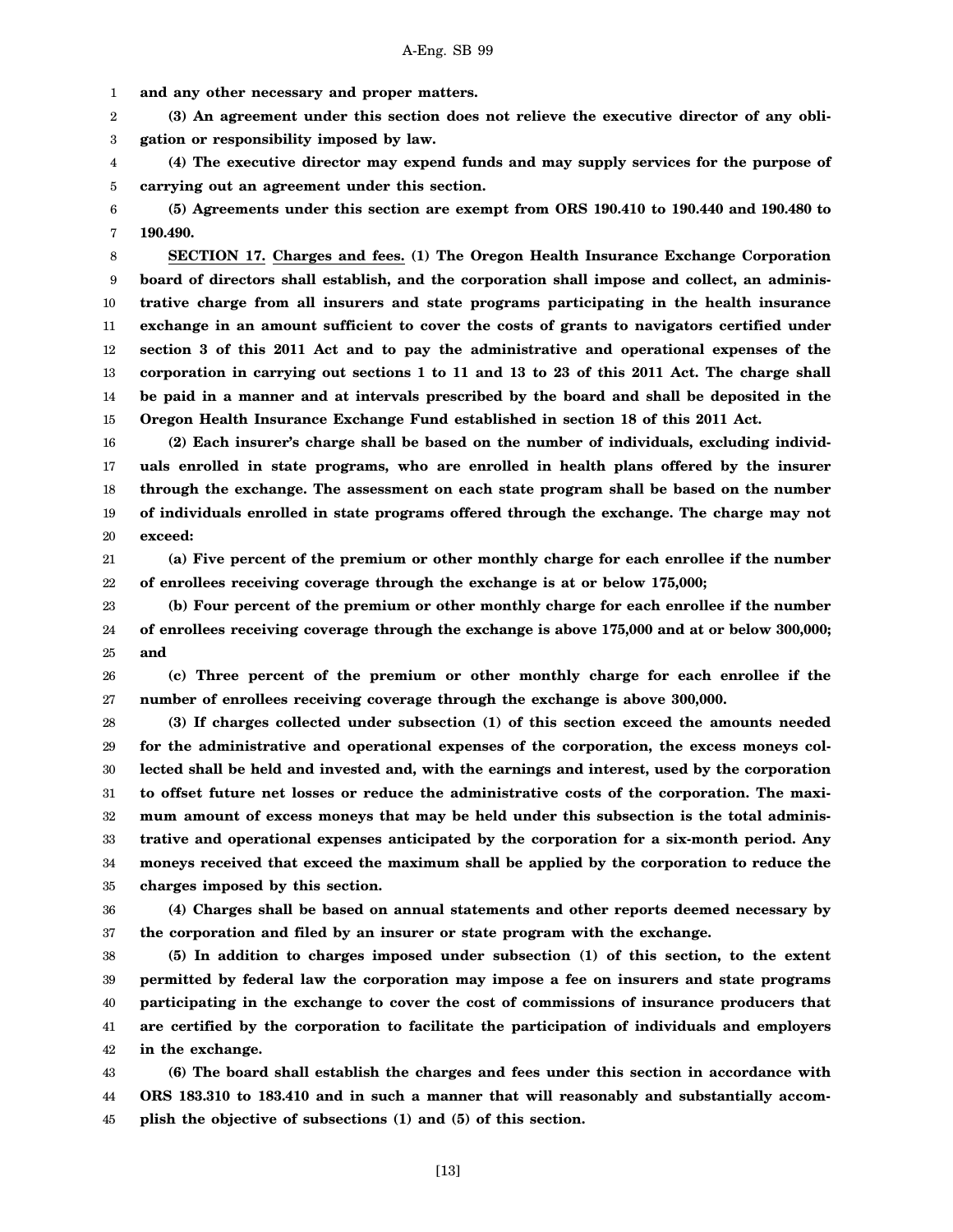1 2 3 4 5 6 7 8 9 10 11 12 13 14 15 16 17 18 19 20 21 22 23 24 25 26 27 28 29 30 31 32 33 34 35 36 37 38 39 40 41 42 43 44 45 **SECTION 18. Oregon Health Insurance Exchange Fund. The Oregon Health Insurance Exchange Fund is established in the State Treasury, separate and distinct from the General Fund. Interest earned by the Oregon Health Insurance Exchange Fund shall be credited to the fund. The Oregon Health Insurance Exchange Fund consists of moneys received by the Oregon Health Insurance Exchange Corporation through premiums or the imposition of fees under section 17 of this 2011 Act and moneys received as grants under section 11 of this 2011 Act. Moneys in the fund are continuously appropriated to the Oregon Health Insurance Exchange Corporation for carrying out the purposes of sections 1 to 11 and 13 to 23 of this 2011 Act. SECTION 19. Oregon Health Insurance Exchange Corporation exempt from certain laws; contracts with state agencies for services. (1) Except as otherwise provided by law, the provisions of ORS 279.835 to 279.855 and ORS chapters 240, 276, 279A, 279B, 279C, 282, 283, 291, 292 and 293 do not apply to the Oregon Health Insurance Exchange Corporation. (2) In carrying out the duties, functions and powers imposed by law upon the corporation, the corporation board of directors or the executive director of the corporation may contract with any state agency or other qualified person or entity for the performance of such duties, functions and powers as the board or executive director considers appropriate. (3) ORS 30.210 to 30.250, 30.260 to 30.300, 30.310, 30.312, 30.390 and 30.400 apply to the members of the board, the executive director and employees of the corporation. (4) Notwithstanding subsection (1) of this section, ORS 293.235, 293.240, 293.245, 293.260, 293.262, 293.611, 293.625 and 293.630 apply to the accounts of the corporation. (5) Notwithstanding subsections (1) and (2) of this section, ORS 243.305, 279A.100 and 659A.012 apply to the members of the board, executive director and employees of the corporation. SECTION 20. Criminal records check; fingerprints required; persons subject to requirement. The Oregon Health Insurance Exchange Corporation shall conduct a state or nationwide criminal records check under ORS 181.534 on, and for that purpose may require the fingerprints of a person who: (1) Is employed by or applying for employment with the corporation; or (2) Is, or will be, providing services to the corporation in a position: (a) In which the person is providing information technology services and has control over, or access to, information technology systems that would allow the person to harm the information technology systems or the information contained in the systems; (b) In which the person has access to information that is confidential or for which state or federal laws, rules or regulations prohibit disclosure; (c) That has payroll functions or in which the person has responsibility for receiving, receipting or depositing money or negotiable instruments, for billing, collections or other financial transactions or for purchasing or selling property or has access to property held in trust or to private property in the temporary custody of the corporation; (d) That has mailroom duties as a primary duty or job function; (e) In which the person has responsibility for auditing the corporation; (f) That has personnel or human resources functions as a primary responsibility; (g) In which the person has access to Social Security numbers, dates of birth or criminal background information; or (h) In which the person has access to tax or financial information about individuals or**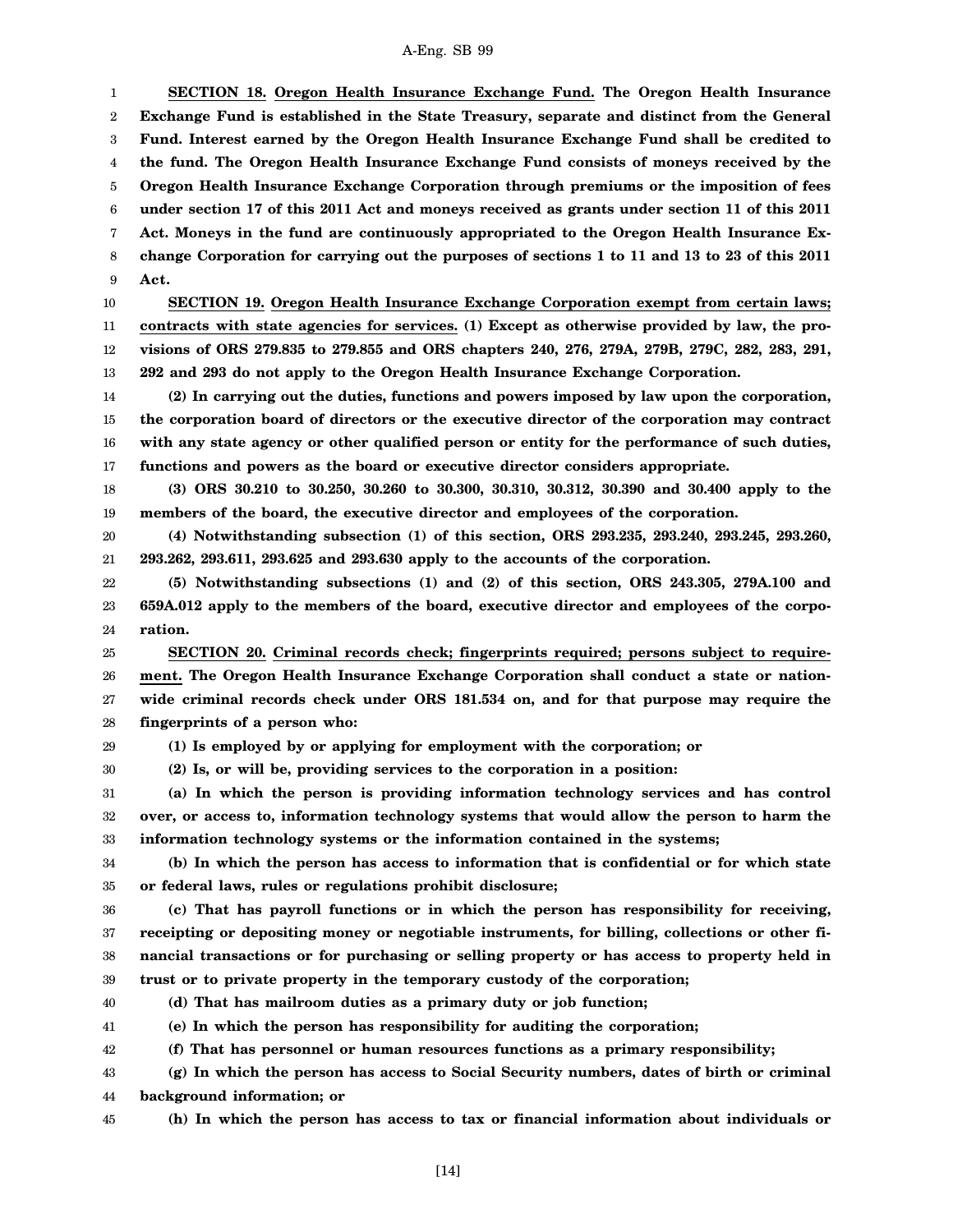1 **business entities.**

2 **SECTION 21. Financial and performance audits of Oregon Health Insurance Exchange**

3 **Corporation and Oregon Health Insurance Exchange Fund; report of audit. (1) The Oregon**

4 5 6 **Health Insurance Exchange Corporation shall keep an accurate accounting of the operation and all activities, receipts and expenditures of the corporation and the health insurance exchange.**

7 8 9 **(2) Beginning after the first 12 months of the operation of the exchange and every 12 months thereafter, the Secretary of State shall conduct a financial audit of the corporation and the fund pursuant to ORS 297.210, which shall include but is not limited to:**

10 **(a) A review of the sources and uses of the moneys in the fund;**

11 12 **(b) A review of charges and fees imposed and collected pursuant to section 17 of this 2011 Act; and**

13 **(c) A review of premiums collected and remitted.**

14 15 16 **(3) Beginning after the first 24 months of the operation of the exchange and every two years thereafter, the Secretary of State shall conduct a performance audit of the corporation and the exchange.**

17 18 19 **(4) The corporation board of directors, the executive director of the corporation and employees of the corporation shall cooperate with the Secretary of State in the audits and reviews conducted under subsections (2) and (3) of this section.**

20 21 **(5) The audits shall be conducted using generally accepted accounting principles and any financial integrity requirements of federal authorities.**

22 23 **(6) The cost of the audits required by subsections (2) and (3) of this section shall be paid by the corporation.**

24 25 26 27 28 29 30 **(7) The Secretary of State shall issue a report to the Governor, the President of the Senate, the Speaker of the House of Representatives, the Oregon Health Authority, the Oregon Health Policy Board, the Department of Consumer and Business Services and appropriate federal authorities on the results of each audit conducted pursuant to this section, including any recommendations for corrective actions. The report shall be available for public inspection, in accordance with the Secretary of State's established rules and procedures governing public disclosure of audit documents.**

31 32 33 34 **(8) To the extent the audit requirements under this section are similar to any audit requirements imposed on the corporation by federal authorities, the Secretary of State and the corporation shall make reasonable efforts to coordinate with the federal authorities to promote efficiency and the best use of resources in the timing and provision of information.**

35 36 37 38 39 **(9) Not later than the 90th day after the Secretary of State completes and delivers an audit report issued under subsection (7) of this section, the corporation shall notify the Secretary of State in writing of the corrective actions taken or to be taken, if any, in response to any recommendations in the report. The Secretary of State may extend the 90-day period for good cause.**

40 41 42 **SECTION 22. Quarterly and annual reports. (1) The executive director of the Oregon Health Insurance Exchange Corporation shall report to the Legislative Assembly each calendar quarter on:**

43 44 45 **(a) The financial condition of the health insurance exchange, including actual and projected revenues and expenses of the administrative operations of the exchange and commissions paid to insurance producers out of fees collected under section 17 (5) of this 2011**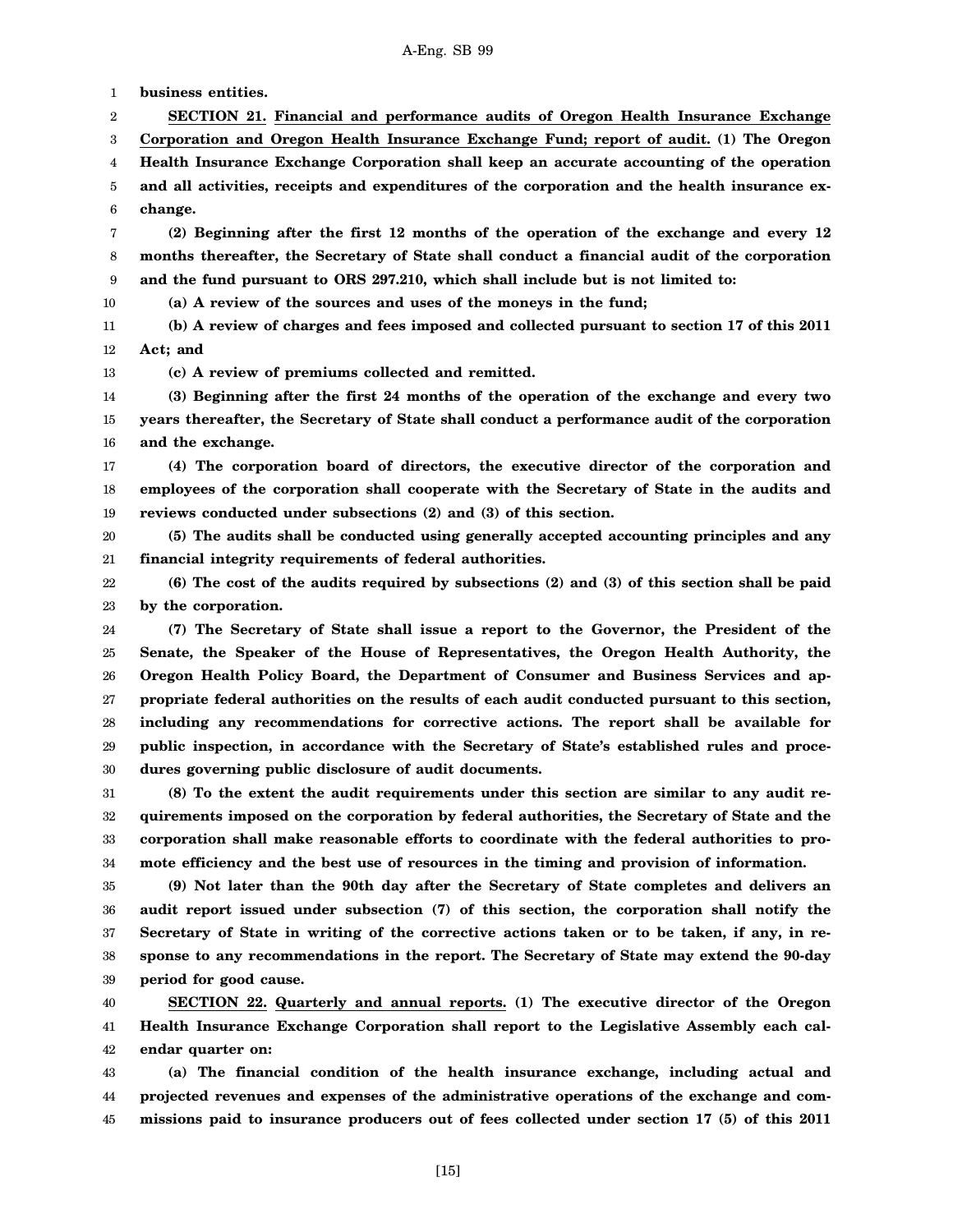1 2 3 4 5 6 7 8 9 10 11 12 13 14 15 16 17 18 19 20 21 22 23 24 **Act; (b) The implementation of the business plan adopted by the corporation board of directors; (c) The development of the information technology system for the exchange; and (d) Any other information requested by the leadership of the Legislative Assembly. (2) The corporation board of directors shall provide to the Legislative Assembly, the Governor, the Oregon Health Authority, the Oregon Health Policy Board and the Department of Consumer and Business Services, not later than April 15 of each year: (a) A report covering the activities and operations of the corporation during the previous year of operations; (b) A statement of the financial condition of the Oregon Health Insurance Exchange Fund as of December 31 of the previous year; (c) A description of the role of insurance producers in the exchange; and (d) Recommendations, if any, for additional groups to be eligible to purchase qualified health plans through the exchange under section 11 of this 2011 Act. SECTION 23. Complaints and investigations confidential; permitted disclosures. (1) A complaint made to the executive director of the Oregon Health Insurance Exchange Corporation with respect to any prospective or certified qualified health plan, and the record thereof, shall be confidential and may not be disclosed except as provided in sections 15 and 16 of this 2011 Act. No such complaint, or the record thereof, shall be used in any action, suit or proceeding except to the extent considered necessary by the executive director in the prosecution of apparent violations of section 11 of this 2011 Act or other law. (2) Data gathered pursuant to an investigation of a complaint by the executive director shall be confidential, may not be disclosed except as provided in sections 15 and 16 of this**

25 26 27 **2011 Act and may not be used in any action, suit or proceeding except to the extent considered necessary by the executive director in the investigation or prosecution of apparent violations of section 11 of this 2011 Act or other law.**

28 29 30 31 32 **(3) Notwithstanding subsections (1) and (2) of this section, the executive director shall establish a method for making available to the public an annual statistical report containing the number, percentage, type and disposition of complaints received by the corporation against each health plan that is certified or that has been certified as a qualified health plan by the corporation.**

33 34 35 36 37 **SECTION 24. False or misleading filings. A person may not file or cause to be filed with the executive director of the Oregon Health Insurance Exchange Corporation any article, certificate, report, statement, application or any other information required or permitted by the executive director to be filed, that is known by the person to be false or misleading in any material respect.**

38 39 40 41 42 **SECTION 25. Civil penalties. (1) The executive director of the Oregon Health Insurance Exchange Corporation, in accordance with ORS 183.745, may impose a civil penalty under section 24 of this 2011 Act of no more than \$10,000. The penalty may not be imposed on carriers for violations of section 24 of this 2011 Act unless imposed by the Department of Consumer and Business Services pursuant to the department's regulatory functions.**

43 44 **(2) All penalties recovered under this section shall be paid to the State Treasury and credited to the General Fund.**

45

**SECTION 26. Repeal and delayed operative date. (1) Section 5 of this 2011 Act is repealed**